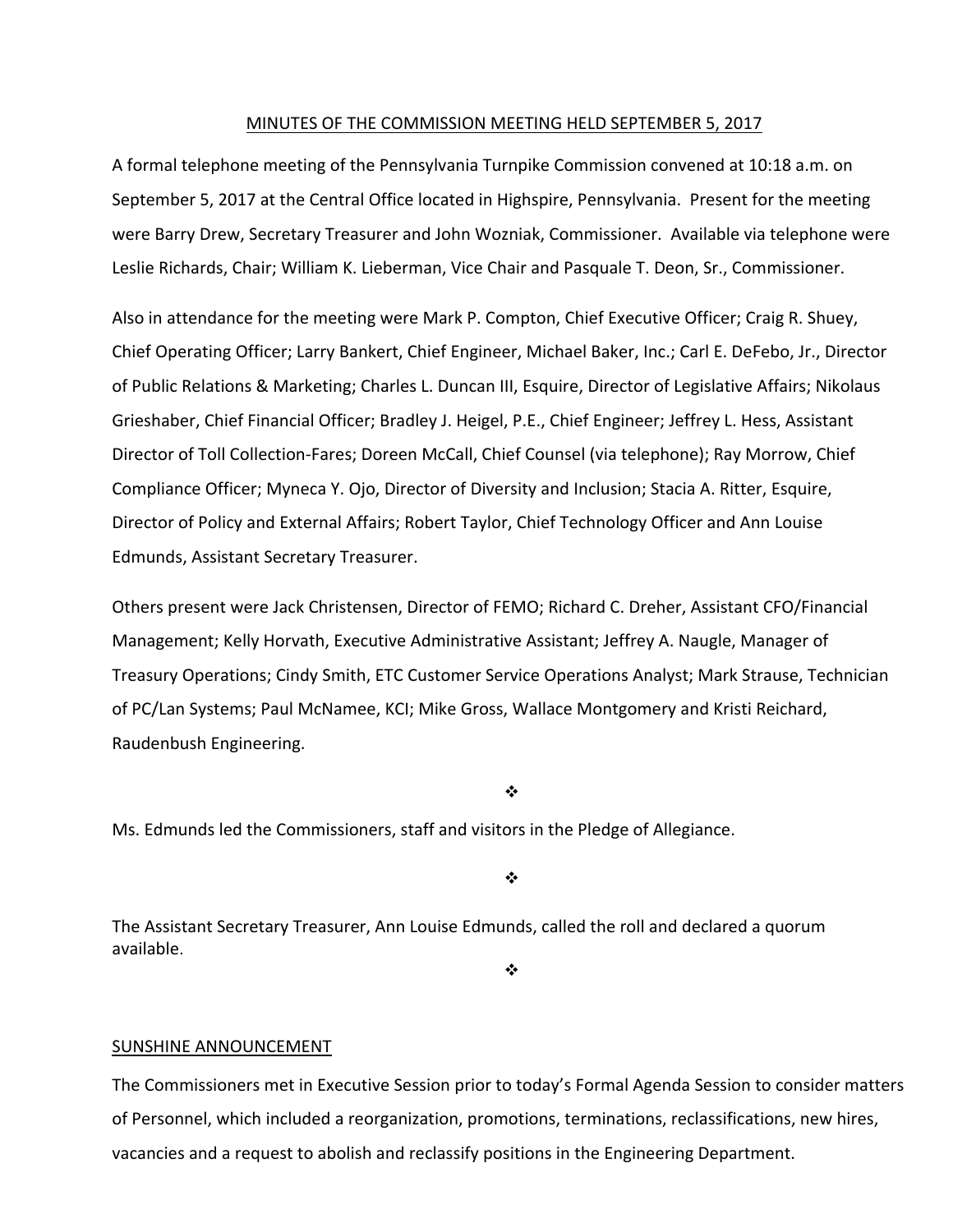MINUTES OF THE MEETING‐SEPTEMBER 5, 2017 **2** | Page

The Commissioners also discussed Docket No. 2009-CV-06747-CV and engaged in non-deliberative, informational discussions regarding various actions and matters, which have been approved at previous public meetings.

 $\ddot{\bullet}$ 

#### PUBLIC COMMENT

Ms. Edmunds: The public is welcome to address the Commission regarding items listed on the Agenda or other items not listed on the Agenda that are within the Commission's authority or control.

In order to conduct an orderly and effective meeting, all persons wishing to address the Commission should have signed in a requested time to speak. If you have not done so, you are invited to do so at this time.

There were no requests to address the Commission.

MINUTES OF THE MEETING

Motion‐That the Minutes of the meeting held August 15, 2017 be approved and filed as submitted ‐ were made by Commissioner Drew, seconded by Commissioner Wozniak, and passed unanimously.

 $\cdot$ 

❖

#### **COMMUNICATIONS**

Motion‐That the Commission approves the memo received from the Chief Counsel ‐was made by Commissioner Drew, seconded by Commissioner Wozniak, and passed unanimously.

 $\cdot$ 

#### PERSONNEL

Motion‐That the Commission approves the Personnel as submitted‐ was made by Commissioner Drew, seconded by Commissioner Wozniak, and passed unanimously.

 $\cdot$ 

UNFINISHED BUSINESS

No Unfinished Business to consider.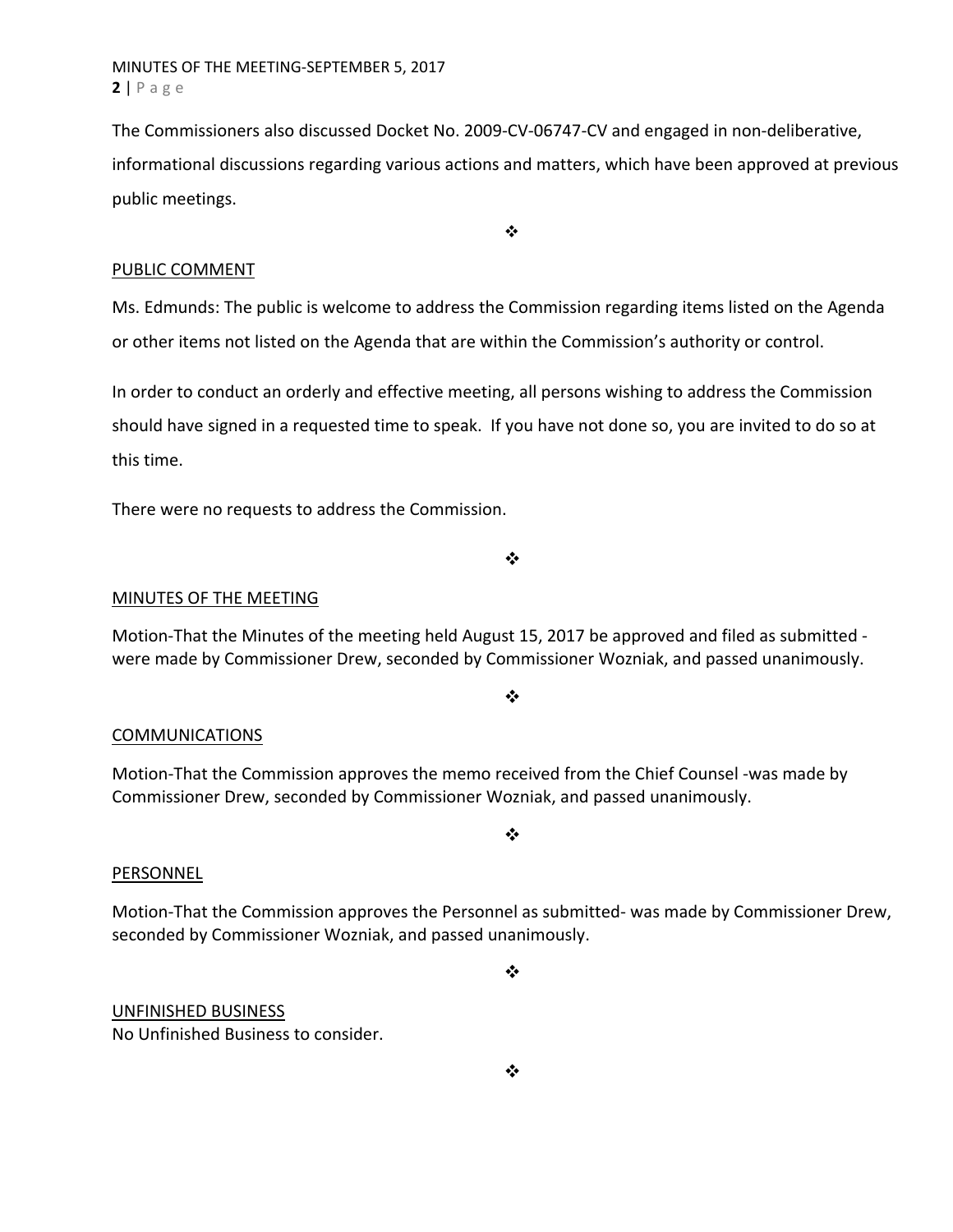## NEW BUSINESS INVOICE PAYMENT

Motion‐That the Commission approves payment of the invoices for the items listed in memos "a" and "b":

- a. Employee Liability Self-Insurance Program (ELSIP) invoice from the PA Department of General Services, which represents the annual premium due for the period July 1, 2017 – June 30, 2018, in the amount of \$72,108.88;
- b. E-ZPass Interagency Group's (IAG) invoice for expenses incurred in supporting the backup Virtual Private Network (VPN), from February ‐ July 2017, in the amount of \$1,502.53.

‐was made by Commissioner Drew, seconded by Commissioner Wozniak, and passed unanimously.

#### ❖

## AGREEMENTS

Motion‐That the Commission approves the negotiation and execution of the Agreements, Amendments, and a Supplement for the items listed in memos "a" through "h":

- a. Agreements for open-end drilling, to the lowest responsive and responsible bidders; at a not-toexceed mount of \$500,000.00 each or two (2) years, whichever occurs first:
	- AWK Drilling, Inc.‐MP 0.00 to MP 247.30, Greensburg Bypass, Beaver Valley Expressway, Mon/Fayette Expressway and the Southern Beltway;
	- TRC Engineers, Inc.‐MP 247.00 to MP 359.00 and the Northeast Extension;
- b. Amendment to our agreement with State Farm Insurance for sponsorship of the Commission's safety patrol, exercising the option to renew the agreement for an additional year (March 1, 2018 -February 28, 2019);
- c. Amendment to our agreement with PFM Asset Management, Inc. for financial advisory services to specifically include financial advice related to possible Forward Delivery Agreements (FDA), such agreements (FDA's) would seek to capture additional financial benefits in our Debt Service Funds; for a not‐to‐exceed amount of \$99,000.00;
- d. Settlement Agreement and Release, Zwierzchowski v. PTC; and authorize issuance of the settlement amount;
- e. Supplemental Agreement with West Providence Township for the elimination of two Turnpike bridges (B‐518 @ MP 154.42 & B‐519 @ MP 154.56), for an increase of \$700,000.00 for increased design and construction costs for environmental permitting, geotechnical services, design of a culvert, earthwork, erosion control, storm drainage, traffic control and construction services; for a revised not‐to‐exceed amount of \$1,500,000.00;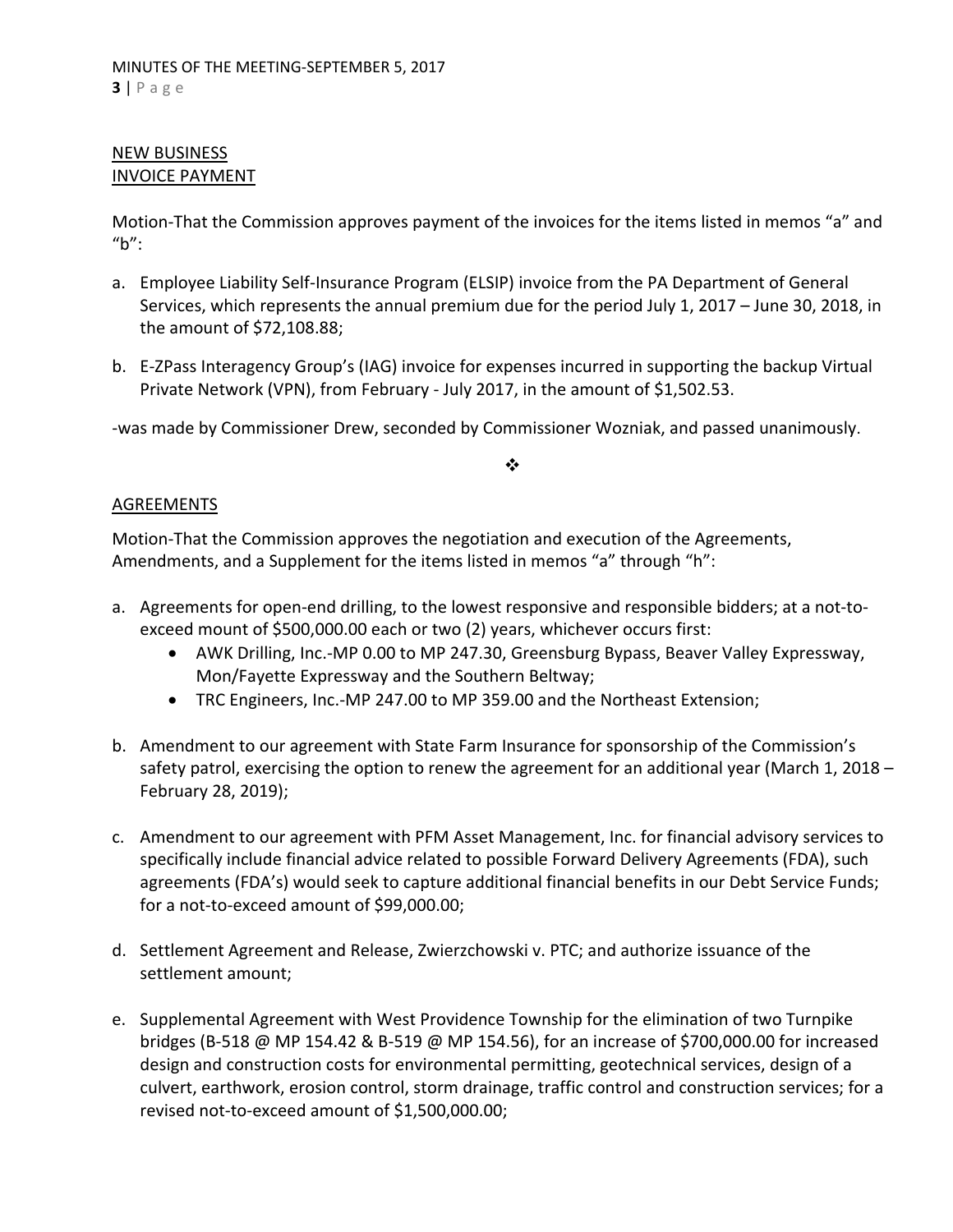MINUTES OF THE MEETING‐SEPTEMBER 5, 2017

**4** | Page

- f. Settlement Agreement and Release with Bob Marnell, and authorize issuance of the Workers' Compensation settlement amount;
- g. Amendment to the Settlement Agreement and Mutual Release with Allan A. Myers PA, Inc. and Allan A. Myers, Co. trading as Allan Myers, L.P. to modify payment terms to reflect a credit to the Commission, release retainage, and issue payment in the settlement amount in exchange for full and final release of all claims against the Commission;
- h. Amendment to our agreement with Dering Consulting for Supervisory Leadership Academy Training‐Level 2; to extend the term of the agreement for an additional 3‐months.

‐was made by Commissioner Drew, seconded by Commissioner Wozniak, and passed unanimously.

 $\frac{1}{2}$ 

# RIGHT‐OF‐WAY REQUESTS

Motion-That the Commission approves the Right-of-Way Request for the items listed in memos "a" through "i":

- a. Approve the plans entitled, "Authorizing Acquisition of Right‐of‐Way for the Replacement of Bridge EB‐103 at Milepost 228.54 in Cumberland County", as prepared by the Engineering Department, necessary for the land acquisition for the project;
- b. Approve the plans entitled, "Acquisition of Right‐of‐Way for Contracts No. T‐040.00T001‐4, Roadway and Bridge Reconstruction Milepost 39.62 to Milepost 47.07, Allegheny County, STA 572+05.00 to STA 969+50.00, Length = 39,334 Feet + 7.45 Miles; SR 0910 – STA 10+50 to STA 27+31, STA 513+75 to STA 520+97, STA 412+76 to STA 425+75; Middle Road (C‐2309/02), STA 15+00 to STA 25+75; Rich Hill Road (T‐662), STA 303+00 to STA 313+50; McClellan Road (T‐587), STA 66+90 to STA 67+75 LT, STA 74+97 to STA 76+25 LT"; as prepared by the Engineering Department, necessary for the land acquisition for the project;
- c. Acquisition of Right‐of‐Way #14239‐A1 (Daniel C. & Sandra Butts), a total take parcel necessary for the total reconstruction project from MP 49.00 to MP 53.00 by authorizing payment of \$134,701.77 representing fair market value, pro‐rated taxes, recording fees, housing supplement and closing costs to ARROW Land Solutions, LLC, escrow agent; authorize the appropriate Commission officials to execute the Agreement of Sale and other documents that may be required for closing; authorize the payment of additional statutory damages as calculated by the Right‐of‐ Way Administrator and approved by the Chief Counsel; and payment of damages to the property owners is contingent upon their delivery of a deed prepared by the Legal Department;
- d. Acquisition of Right‐of‐Way #14079‐RG (Timothy R. Malone), a total take parcel necessary for the total reconstruction project from MP 49.00 to MP 53.00 by authorizing payment of \$175,358.75 representing fair market value, pro‐rated taxes, recording fees, housing supplement and closing costs to ARROW Land Solutions, LLC, escrow agent; authorize the appropriate Commission officials to execute the Agreement of Sale and other documents that may be required for closing; authorize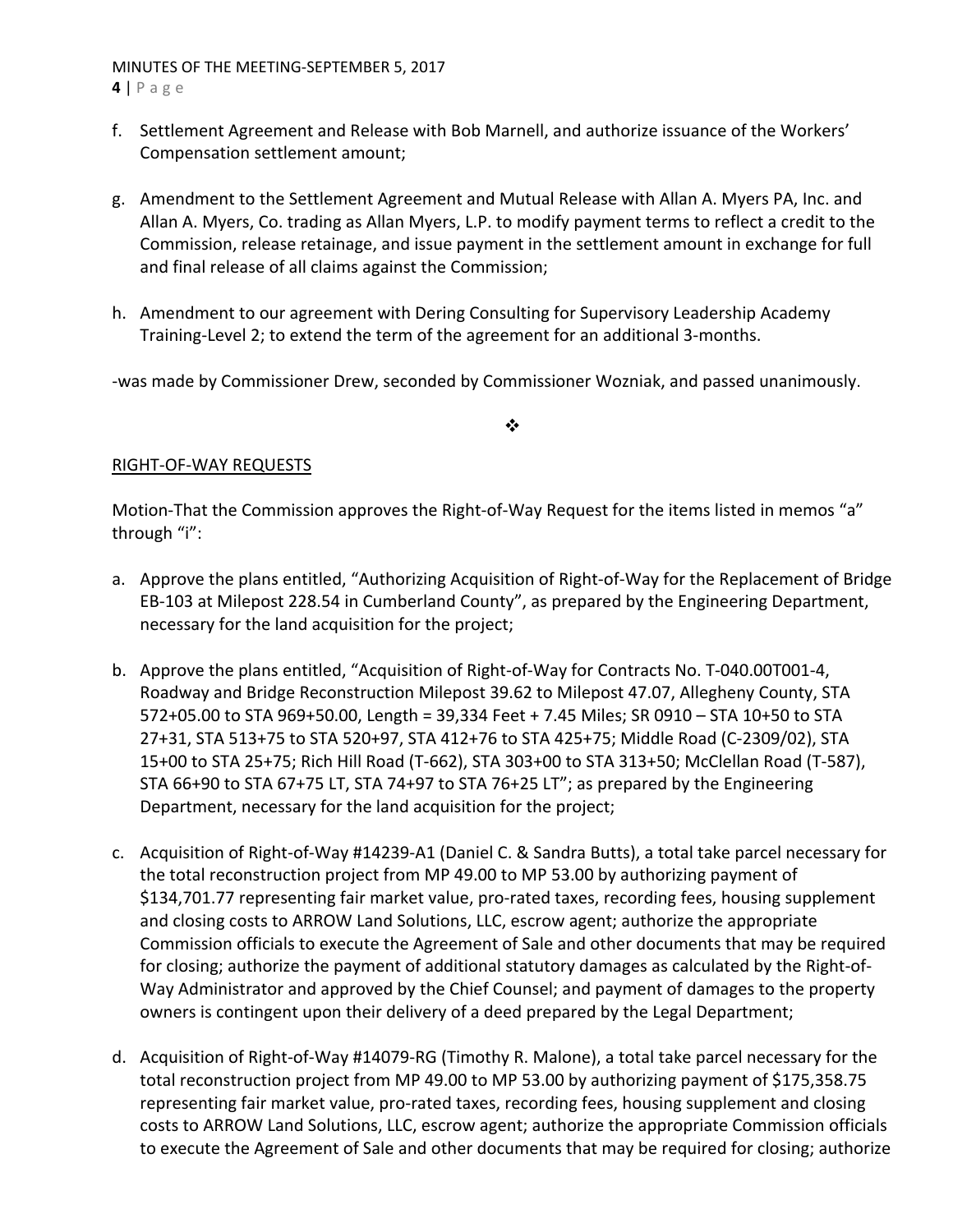MINUTES OF THE MEETING‐SEPTEMBER 5, 2017 **5** | Page

the payment of additional statutory damages as calculated by the Right‐of‐Way Administrator and approved by the Chief Counsel; and payment of damages to the property owner is contingent upon his delivery of a deed prepared by the Legal Department;

- e. Settlement of Right‐of‐Way #17669 (Robert Geary Cummins, Alan Reed Cummins, Range Resources‐Appalachia, LLC), a partial take parcel necessary for construction of the Southern Beltway by authorizing payment of \$22,500.00 representing balance of settlement funds and Section 710 damages to Robert Geary Cummins, and authorize payment of \$22,500.00 representing balance of settlement funds and Section 710 damages to Alan Reed Cummins; authorize the appropriate Commission officials to execute the Settlement Agreement and General Release as reviewed and approved by the Legal Department; and payment of the settlement funds to the property owners is contingent upon the delivery of an executed Settlement Agreement and General Release;
- f. Acquisition of Right‐of‐Way #6021‐A (James & Michelle Grubb), a partial take parcel necessary for the Milford Road bridge replacement project at MP 309.00 by authorizing payment of \$11,063.50 representing fair market value and pro‐rated taxes to James and Michelle Grubb; authorize the appropriate Commission officials to execute the Agreement of Sale and other documents that may be required for closing; authorize the payment of additional statutory damages as calculated by the Right‐of‐Way Administrator and approved by the Chief Counsel; and payment of fair market value to the property owners is contingent upon their deliver of a deed as prepared by the Legal Department;
- g. Acquisition of Right‐of‐Way #12035‐J4 (Conley‐Beaver Corp.), a partial take parcel necessary for the Beaver River Bridge project by authorizing payment of \$500.00 representing fair market value to Conley‐Beaver Corp.; authorize the appropriate Commission officials to execute the required Temporary Construction Easement and other documents that may be required for closing; authorize the payment of additional statutory damages as calculated by the Right‐of‐Way Administrator and approved by the Chief Counsel; and payment of fair market value to the property owner is contingent upon its delivery of an executed Temporary Construction Easement prepared by the Legal Department;
- h. Adopt the proposed Property Acquisition Resolution for Right‐of‐Way #14129A (Range Resources‐ Appalachia, LLC, Patrick Scheider dba Scheider Plumbing, Kelly Priore), a partial take parcel necessary for construction of the Southern Beltway, Rt. 22 to I‐79, by authorizing payment of \$232,100.00 to counsel named at a later date; and authorize payment of additional statutory damages as calculated by the Right‐of‐Way Administrator and approved by the Chief Counsel;
- i. Settlement of Right‐of‐Way #1031‐R25 (Ronald J. & Priscilla A. Dreiling, Ruby Tuesday, Inc.), partial take parcel necessary for the reconstruction of Bridge B‐502 at MP 110.12 by authorizing payment of \$1,150.00 representing fair market value to Ronald J. Dreiling Revocable Trust, and authorizing payment of \$1,150.00 representing fair market value to Ruby Tuesday, Inc.; authorize the appropriate Commission officials to execute the required Temporary Construction Easement and other documents that may be required for closing; authorize the payment of additional statutory damages as calculated by the Right‐of‐Way Administrator and approved by the Chief Counsel; and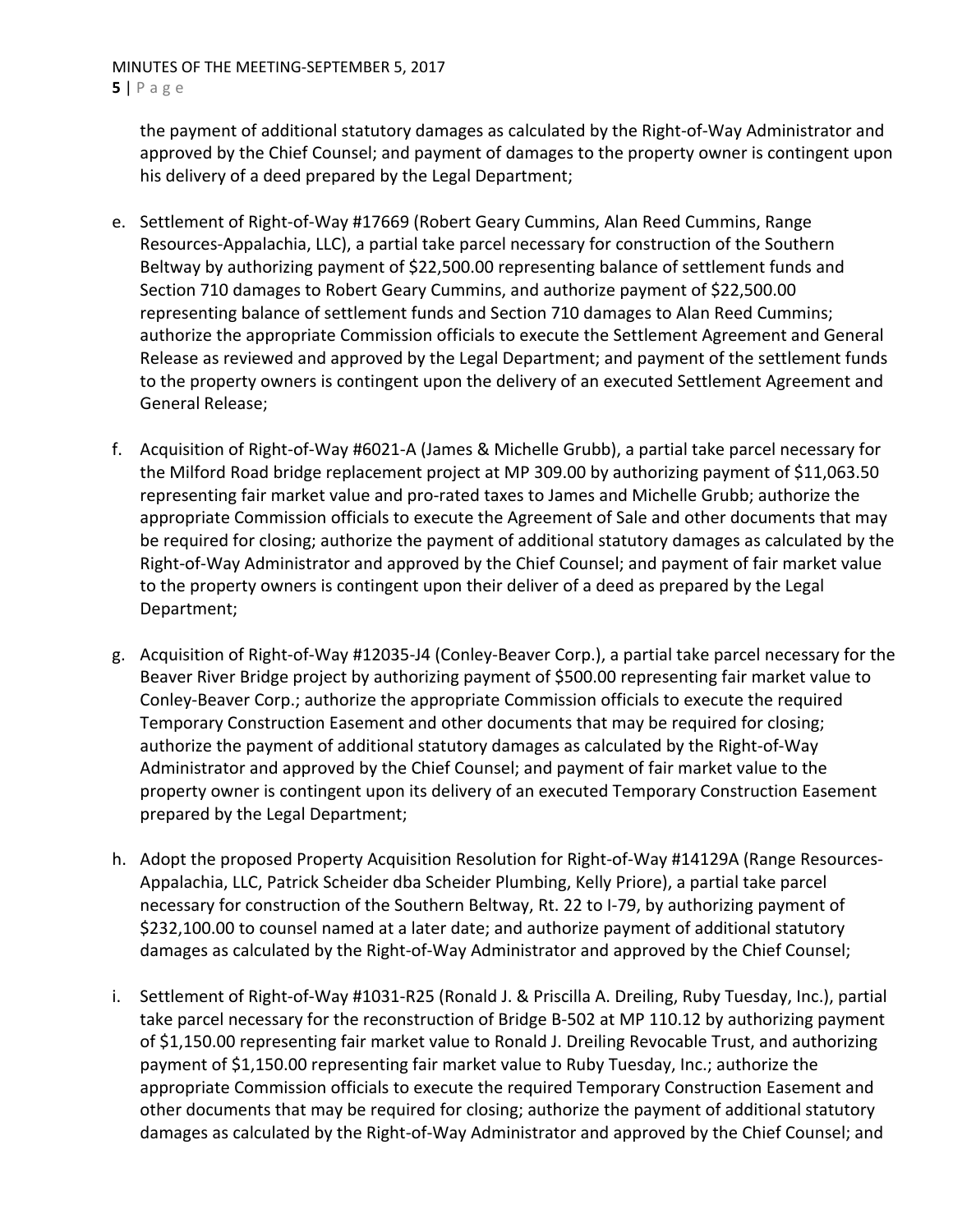MINUTES OF THE MEETING‐SEPTEMBER 5, 2017 **6** | Page

payment of fair market value to the property owners is contingent upon their delivery of an executed Temporary Construction Easement prepared by the Legal Department.

‐was made by Commissioner Drew, seconded by Commissioner Wozniak, and passed unanimously.

 $\bullet^{\bullet}_{\bullet} \bullet$ 

#### ADVERTISING

Motion‐That the Commission approves advertising for construction management services for the Mon/Fayette Expressway expansion projects, PA‐51 to PA‐837‐was made by Commissioner Drew, seconded by Commissioner Wozniak and passed unanimously.

 $\cdot \cdot$ 

#### PURCHASE ORDERS

Motion‐That the Commission approves the Award of Bids and the Issuance of Purchase Orders for the items listed in memos "a" through "c":

a. Eight (8) flail mowers, utilizing the Commonwealth's contract with Alamo Industrial; at a total award of \$145,658.81;

|                                  |             | b. Facilities contracts for capital replacement, upgrade and repair services, exercising the option to |  |
|----------------------------------|-------------|--------------------------------------------------------------------------------------------------------|--|
|                                  |             | renew the agreements for an additional two (2) years (October 1, 2017 - September 30, 2019):           |  |
| <b>ELECTRICAL:</b>               | Additional: | District:                                                                                              |  |
| TSB, Shultheis Electric          | \$1,110,000 | 1                                                                                                      |  |
| <b>Clark Contractors</b>         | 205,000     | $\overline{2}$                                                                                         |  |
| <b>Clark Contractors</b>         | 20,000      | 3                                                                                                      |  |
| <b>Clark Contractors</b>         | 50,000      | 4                                                                                                      |  |
| <b>Clark Contractors</b>         | 5,000       | 5                                                                                                      |  |
| <b>GENERAL:</b>                  |             |                                                                                                        |  |
| <b>Clark Contractors</b>         | 1,725,000   | 1                                                                                                      |  |
| <b>Clark Contractors</b>         | 1,515,000   | $\overline{2}$                                                                                         |  |
| <b>Clark Contractors</b>         | 180,000     | 3                                                                                                      |  |
| <b>Clark Contractors</b>         | 350,000     | 4                                                                                                      |  |
| <b>Clark Contractors</b>         | 550,000     | 5                                                                                                      |  |
| LANDSCAPING:                     |             |                                                                                                        |  |
| The U Company                    | 500,000     | 1                                                                                                      |  |
| Bailey Landscape/Maint.          | 220,000     | $\overline{2}$                                                                                         |  |
| Bailey Landscape/Maint.          | 220,000     | 3                                                                                                      |  |
| <b>Brightview Landscapes LLC</b> | No renewal  | 4                                                                                                      |  |
| <b>Brightview Landscapes LLC</b> | No renewal  | 5                                                                                                      |  |
| HVAC:                            |             |                                                                                                        |  |
| McKamish, Inc.                   | 300,000     | 1                                                                                                      |  |
| MARC Service, Inc.               | 315,000     | $\overline{2}$                                                                                         |  |
| eciService LLC                   | 70,000      | 3                                                                                                      |  |
| 3B Services, Inc.                | 185,000     | 4                                                                                                      |  |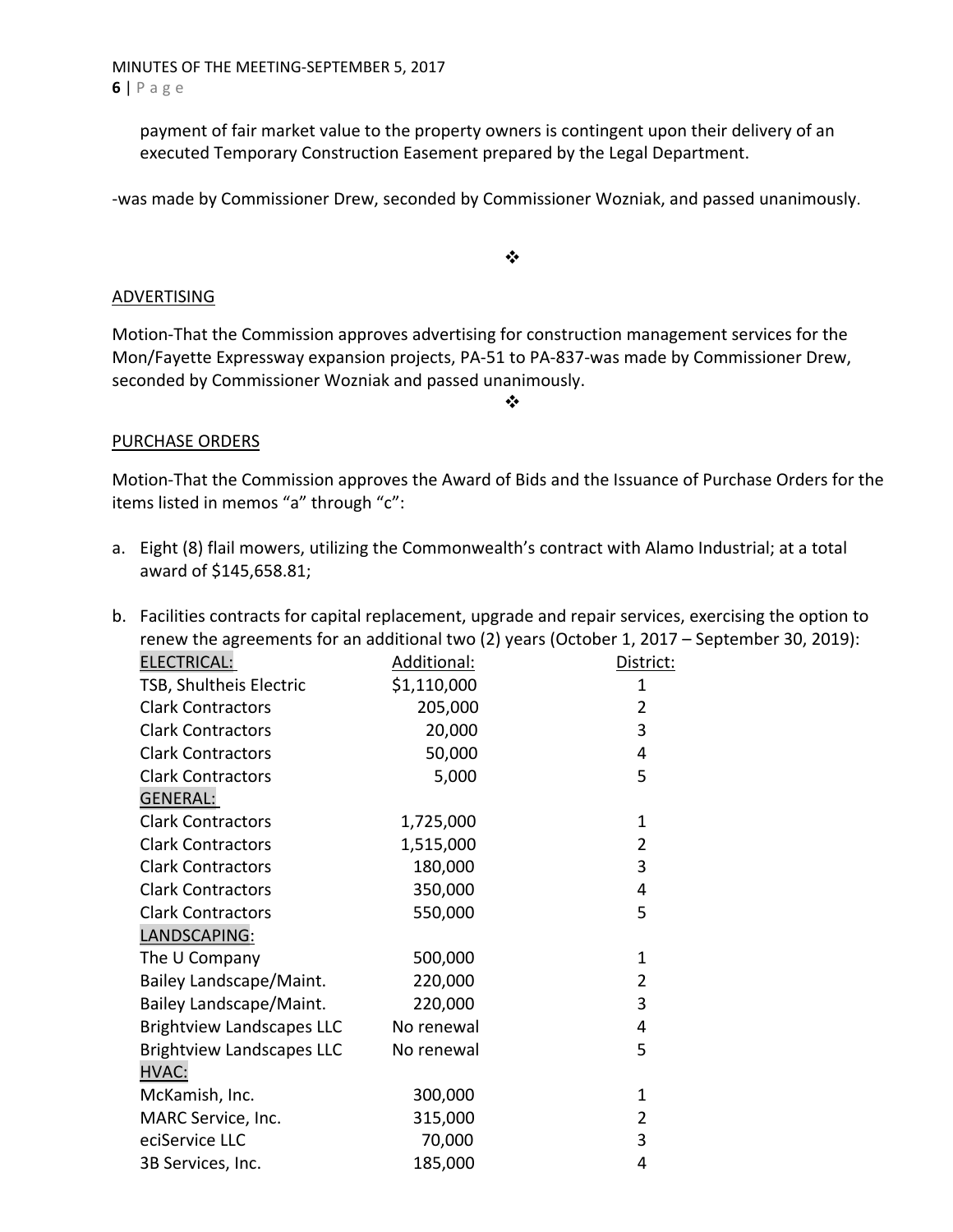#### MINUTES OF THE MEETING‐SEPTEMBER 5, 2017 **7** | Page

| 3B Services, Inc.        | 145,000     |                |
|--------------------------|-------------|----------------|
| PLUMBING:                |             |                |
| <b>Clark Contractors</b> | 700,000     |                |
| <b>Clark Contractors</b> | 300,000     | $\overline{2}$ |
| <b>Clark Contractors</b> | 130,000     | 3              |
| <b>Clark Contractors</b> | 300,000     | 4              |
| <b>Clark Contractors</b> | 155,000     | 5              |
| <b>TOTAL RENEWAL:</b>    | \$9,250,000 |                |

c. Network equipment for the Data Center, utilizing the Commonwealth's contract with ePlus Technology, Inc.; at a total award of \$352,918.00.

‐was made by Commissioner Drew, seconded by Commissioner Wozniak, and passed unanimously.

# ❖

#### AWARD OF CONTRACT

Motion‐That the Commission approves the Award of Contract #EN‐00115‐03‐04 for the installation of signs between MP A120.00 and MP A131.00, to the lowest responsive and responsible bidder, Wm Orr & Sons, Inc.; for a not‐to‐exceed amount of \$976,388.36 and a contingency of \$40,000.00‐was made by Commissioner Drew, seconded by Commissioner Wozniak, and passed unanimously.

 $\bullet^{\bullet}_{\mathbf{a}^{\bullet}}$ 

## CHANGE ORDERS AND FINAL PAYMENT

Motion‐That the Commission approves the Change Orders and Final Payments for the items listed in memos "a" through "f":

- a. Change Order #1 and Final Payment for Contract #EN‐00161‐03‐06 for roadway and miscellaneous repairs between MP 299.98 and MP 358.11 and between MP A20.00 and MP A57.22 with Road‐ Con, Inc., for a decrease of \$572,116.62 to reflect the actual cost of the completed work authorizations; for a final contract value of \$2,427,883.38 and final amount due to the contractor of \$48,557.67;
- b. Change Order #2 and Final Payment for Contract #EN‐00162‐03‐02 for bridge repairs between MP 0.00 and MP 109.91, Toll I‐376, Turnpike 576, Turnpike 43 and Turnpike 66 with J.P.S. Construction Co., Inc., for a decrease of \$693,693.79 to reflect the actual cost of the completed work authorizations; for a final contract value of \$1,306,306.21 and final amount due to the contractor of \$26,126.12;
- c. Change Order #2 and Final Payment for Contract #EN‐00161‐03‐02 for roadway and miscellaneous repairs on Toll I‐376, Turnpike 576, Turnpike 43 and Turnpike 66 with Lane Construction Corp., for a decrease of \$433,034.34 to reflect the actual cost of the completed work authorizations; for a final contract value of \$816,965.66 and final amount due to the contractor of \$40,848.28;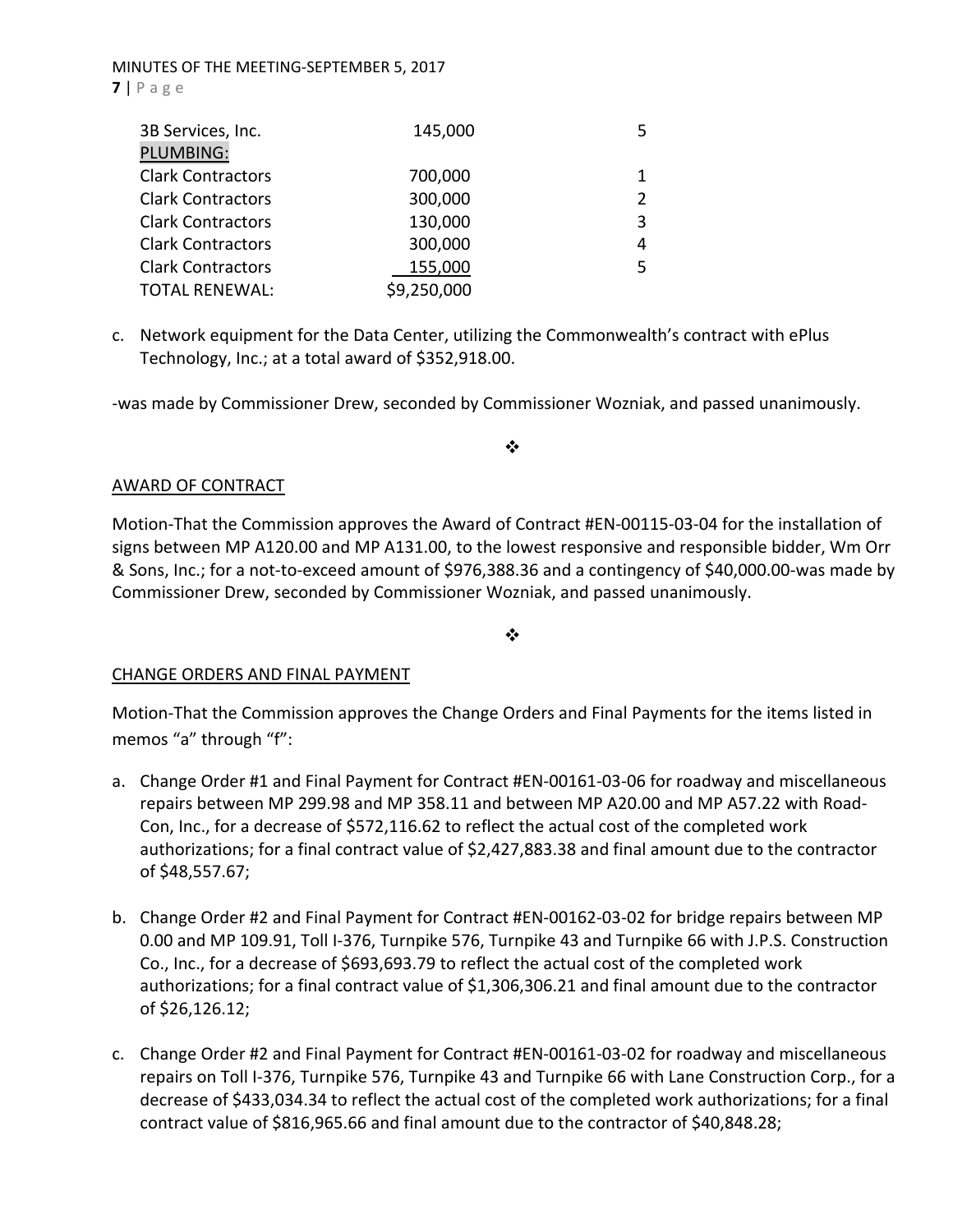MINUTES OF THE MEETING‐SEPTEMBER 5, 2017 **8** | Page

- d. Change Order #2 and Final Payment for Contract #EN‐00161‐03‐04 for roadway and miscellaneous repairs between MP 122.18 and MP 201.58 with New Enterprise Stone & Lime Co., Inc., for a decrease of \$480,138.12 to reflect the actual cost of the completed work authorizations; for a final contract value of \$2,019,861.88 and final amount due to the contractor of \$119,861.88;
- e. Change Order #1 and Final Payment for Contract #EN‐00162‐03‐05 for bridge repairs between MP A20.00 and MP A130.64 with J.P.S. Construction Co., Inc., for a decrease of \$212,592.44 to reflect the actual cost of the completed work authorizations; for a final contract value of \$1,787,407.56 and final amount due to the contractor of \$35,748.15;
- f. Change Order #6 and Final Payment for Contract #T‐333.59F001‐3‐04 for electrical work for the Plymouth Meeting maintenance facility relocation with Boro Developers, Inc. dba Boro Construction, for a decrease of \$67,000.00 due to the elimination of the electrical utility charge and fees not required to complete the project; for a final contract value of \$3,358,928.41 and final amount due to the contractor of \$33,5289.28.

‐was made by Commissioner Drew, seconded by Commissioner Wozniak, and passed unanimously.

#### $\cdot$

## SUPPLEMENTS

Motion‐That the Commission approve the negotiation and execution of the Supplemental Agreements for the items listed in memos "a" and "b":

- a. Supplemental Agreement #3 for construction inspection/project management services for the roadway and bridge reconstruction from MP 250.76 to MP 251.17 with Hill International, Inc., for an additional \$284,951.44 for punch list items beyond the construction completion date, additional consultation services provided by the project designer, work associated with the eradication of invasive species at the project wetland mitigation site, and FAR overhead rate adjustments; for a revised not‐to‐exceed amount of \$6,110,840.37;
- b. Supplemental Agreement #3 for design services for the Mon/Fayette Expressway, Rt. 51 to I-376, with McCormick Taylor, Inc., for an additional \$1,000,000.00 to expand limits of work with the area roadways access to railroad facilities, drainage feature accommodation and to complete the preliminary design; for a revised not‐to‐exceed amount of \$11,000,000.00. s

‐was made by Commissioner Drew, seconded by Commissioner Wozniak, and passed unanimously.

 $\frac{1}{2}$ 

# NEXT COMMISSION MEETING

The next meeting of the Pennsylvania Turnpike Commission will be held on Tuesday, September 19, 2017 beginning at 10:00 a.m.